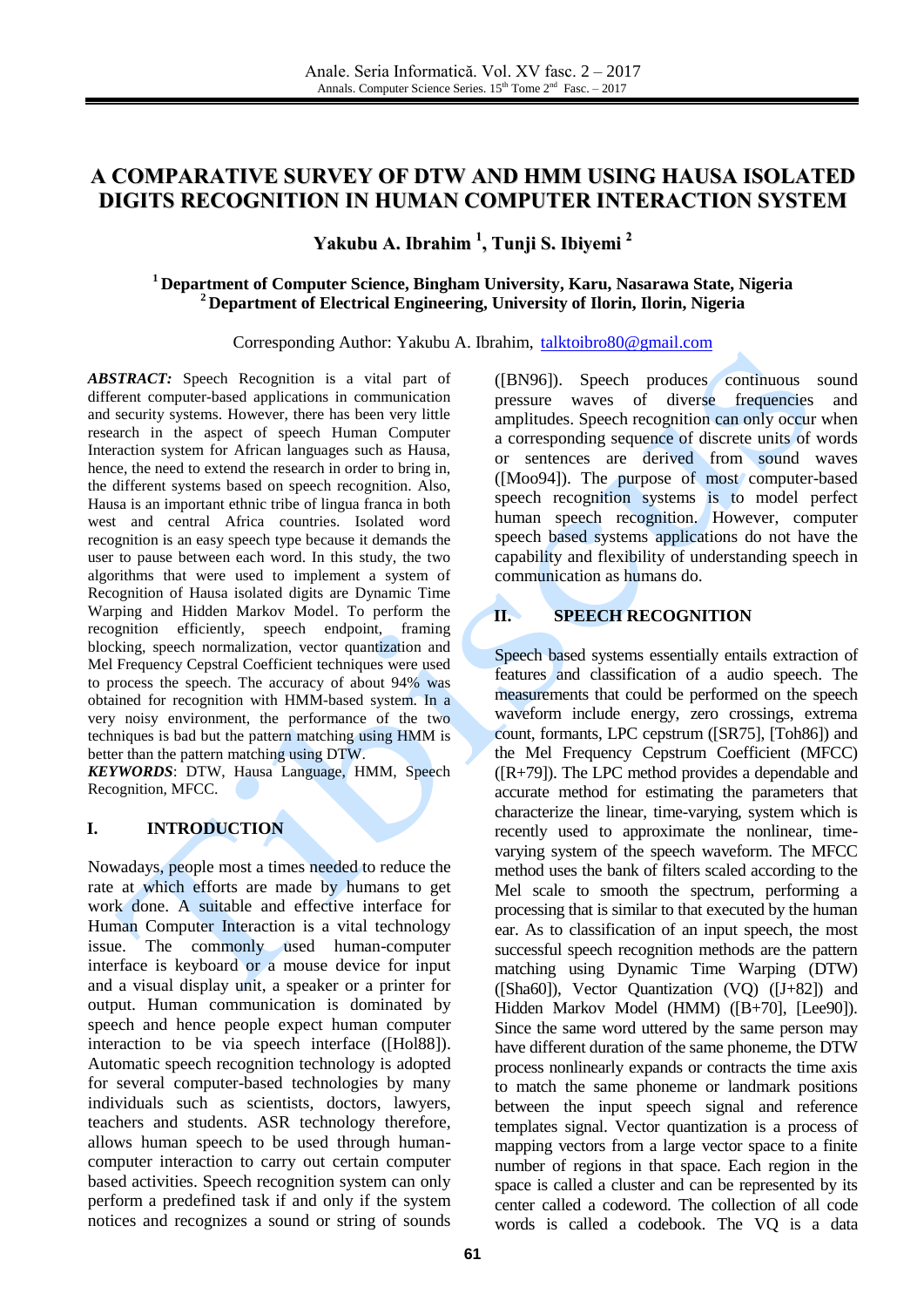compression principle introduced by Shannon ([J+82]). When VQ is applied to speech compression, a training sequence is used to produce a set of reproduction vectors (codeword), called the codebook of the speech. Moreover, the selection of a perceptually meaningful distortion measure in clustering and the construction of an optimal codebook are difficult. It is also not always easy to apply the VQ to a large vocabulary because it has high computational cost in clustering ([MJA06]).

ASR can also be seen as successive transformations of the acoustic micro-structure of the speech signal into its implicit phonetic macro-structure. The major purpose of any ASR system is to realize the mapping between the two given structures. HMM is most used approach to the ASR systems. Many types of HMMs have been developed and applied to the ASR systems. In this vain, HMM is pleasing in terms of algorithmic complexity that is why it is has been examined in different studies ([AFH02]). As a matter of fact, HMM method has significantly minimized the computational cost and has been adopted for large vocabulary of isolated and continuous speech recognition applications ([E+03]). The existing speech recognition system techniques were widely adopted for certain international languages such as English or Japanese. For African languages such as Hausa language, research efforts remain limited.



**Figure 1: Block diagram of hausa digit speech recognition using dtw and hmm**

This paper shows development of an experimental isolated word recognizer for isolated digits recognition system in Hausa Language. The study is further extended to benchmark of speech recognition system for small vocabulary of speaker dependent isolated spoken words using the HMM and DTW method (Figure 1). The presented work in this study focuses on template-based recognizer approach using MFCC with dynamic programming computation and vector quantization with Hidden Markov Model based recognizers in isolated word recognition tasks, which also significantly reduces the computational costs. The analysis, design and development of the two automation systems are done in MATLAB 8.5, using ([TA14], [SC78])

## **III. HAUSA LANGUAGE**

Hausa is known to belong to a member of the Chadic language family, which puts it with the Semitic and Cushitic languages in the Afro-asiatic language stock. In population, over 25 million speakers, Hausa is widely spoken in West Africa ([Bur92]). It is the most frequently used language for communication in the Northern part of Nigeria and as well as many parts of Western Africa. However, Hausa is spoken by over 23 million people as a first language and by over 5.5 million as a second language. It is the major language spoken in Northern Nigerian states such as Kano, Kaduna, Katsina, Zaria, Katsina, Bauchi, Jigawa, Zamfara, Kebbi, Gombe, and Sokoto, to name only a few.

Frankly speaking, Hausa is also spoken in Benin, Burkina Faso, Congo, Cameroon, Central African Republic, Chad, Eritrea, Ghana, Niger, Sudan, and Togo ([Bur92]).

| <b>Digits</b>  | Hausa Word of | <b>English Meaning of</b> |
|----------------|---------------|---------------------------|
|                | <b>Digits</b> | the Digits                |
| 0              | Sifiri        | Zero                      |
| 1              | Daya          | One                       |
| $\overline{2}$ | Biyu          | Two                       |
| $\overline{3}$ | Uku           | Three                     |
| $\overline{4}$ | Hudu          | Four                      |
| 5              | Biyar         | Five                      |
| 6              | Shida         | <b>Six</b>                |
| $\overline{7}$ | Bakwai        | Seven                     |
| 8              | Takwas        | Eight                     |
| 9              | Tara          | Nine                      |

**Table 1: Hausa Digits with English Digits Equivalent**

In other words, Hausa is a tonal language. This means that word meanings can change according to pitch differences in syllables. Tone is indicated, in the written script, with accent marks placed on vowels. The cities of northern region - Kano,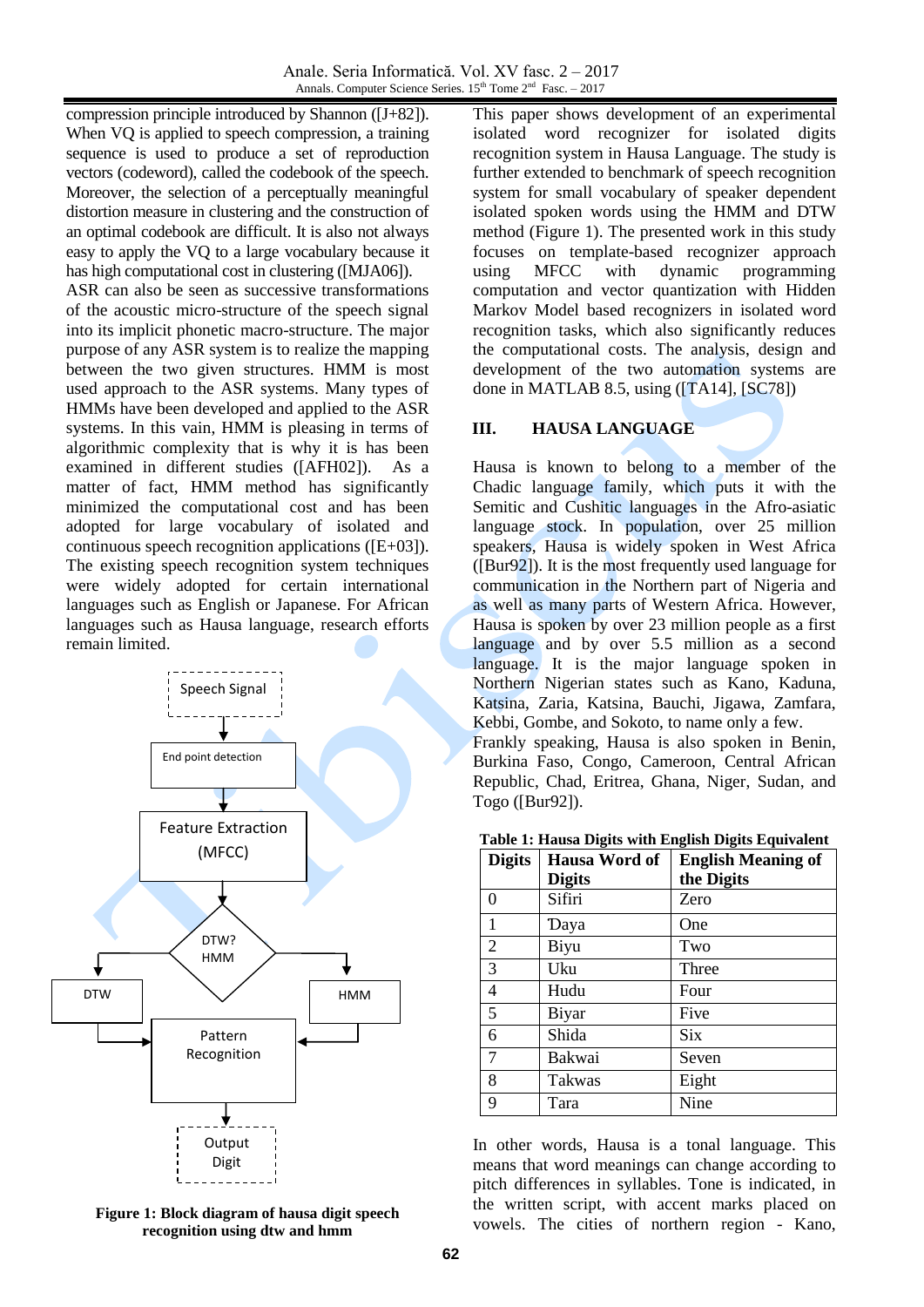Anale. Seria Informatică. Vol. XV fasc. 2 – 2017 Annals. Computer Science Series.  $15<sup>th</sup>$  Tome  $2<sup>nd</sup>$  Fasc.  $-2017$ 

Sokoto, Zaria, and Katsina, to name only a few, are among the largest commercial centers of sub-Saharan Africa. Hausa people also live in other countries of West Africa like Cameroon, Togo, Chad, Benin, Burkina Faso, and Ghana. About onefourth of Hausa words come from Arabic words ([Els90]). Hausa's modern official orthography is a Latin-based alphabet called boko, which was imposed in the 1930s by the British colonial administration. Hausa consists of 22 characters of the English alphabet *(A/a, B/b, C/c, D/d, E/e, F/f, G/g, H/h, I/i, J/j, K/k, L/l, M/m, N/n, O/o, R/r, S/s, T/t, U/u, W/w, Y/y, Z/z) plus Ɓ/ɓ, Ɗ/ɗ, Ƙ/ƙ, Ƴ/ŷ called "hook letters", " ' "called "a glottal stop " and three digraphs which are kw, sh, and ts .* Hausa has five vowel alphabets: *a, e, i, o, u*.

There are three basic tones in Hausa, namely: low tone, high tone and mid/falling tone. Each of the five vowels  $\langle a \rangle$ ,  $\langle e \rangle$ ,  $\langle i \rangle$ ,  $\langle o \rangle$ , and  $\langle u \rangle$  may have low tone, high tone, or mid/falling tone ([Bur92]). Additionally, it is distinguished between short and long vowels which can also affect word meaning ([Ipa99]). Neither the vowel lengths nor the tones are marked in standard written Hausa.

#### **IV. DYNAMIC TIME WARPING**

To deal with the alignment work from an algorithmic point of view, we need algorithms that are capable of quantifying similarity or dissimilarity in an optimal way, by taking into account the fact that parts of one sequence may need to be locally extended or compressed, so that the optimal alignment is achieved ([RS75]). The operations of extending and compressing speech parts are collectively known as *time warping*. Due to the fact that time warping is determined dynamically during the joint inspection of two feature sequences, the term *Dynamic Time Warping* is often used to denote the alignment of two feature sequences that represent speech signals ([TA14]). To move further, certain definitions must first be given. Let  $X = \{x(i);$  $i = 1, \ldots, T_x$  and  $\{ \mathbf{R} = r(j); j = 1, \ldots, T_r \}$ , be the two feature sequences to be aligned. In general,  $T_x$  is not equal to  $T_r$  and  $x(i)$  and  $r(j)$  are *K*-dimensional feature vectors. Also, let *d(a, b)* be a dissimilarity function, e.g. the Euclidean distance function, which is defined as Dynamic:

$$
d(a,b) = \sqrt{\sum_{l=1}^{K} (a_l - b_l)}
$$
 (1)

The DTW algorithms begin with the building of a *cost grid*, *C*. Assuming that sequences **R** and **X** are positioned on the horizontal and vertical axis, respectively, the coordinates of node  $(i, j)$  are the  $i<sup>th</sup>$ feature vector of **X** and the  $j^{\text{th}}$  feature vector of **R**. Therefore, a dynamic programming algorithm method is employed. The algorithm begins from the first node and the nodes of the grid are visited rowwise from left to right (an equivalent column-wise visiting scheme can also be used). At every node, the accumulated cost to reach the node is computed. At the very end of this processing stage, the cost at node  $(T_x, T_y)$  stands for the total matching cost between the two feature sequences. A zero cost shows a best match. The higher the matching cost, the more different (less similar) the two sequences.Time Warping algorithm is adopted to recognize an isolated word sample by comparing it against a number of stored word templates to determine the one that perfectly matches it. This aim is complicated by a number of decisions. One, different samples of a given word will have somewhat different durations. The issue can be eliminated by simply normalizing the templates and the unknown speech so that they all have an equal duration. Dynamic Time Warping (DTW) is a good method for finding optimal nonlinear alignment between a template and the speech sample. The major issue of systems based on DTW is the small amount of learning words, high computation rate and large memory requirements ([B+07]).

#### **V. VQ/HMM SYSTEM**

A Hidden Markov Model is a Model in which the system being modelled is assumed to be a Markov process with unidentified or hidden states ([HC95]). The issue is to find all the appropriate hidden parameters from the observable states. In speech recognition, the use of HMM is subject to the following constraint: (1) must be based on a first order Markov chain; (2) must have stationary states transitions; (3) observations-independence and (4) probability constraints. In other words, HMM is a collection of states connected by transitions. Each transition carries two sets of probabilities ([RG03]):

- i. A transition probability which provides the probability for taking a transition from one state to the next, and
- ii. An output probability density function (*pdf*), which defines the conditional probability of emitting each output symbol from a finite alphabet given that that transition is taken.

HMMs have become a widely-adopted approach for speech recognition due to the existence of maximum likelihood methods to estimate the parameters of the models and algorithms that perfectly find the most likely state sequence ([S+94]).

Also, *HMM is* a stochastic automaton that undergoes distinct transitions among states based on a set of probabilities. When HMM gets to a state, it emits an observation, can be a multidimensional element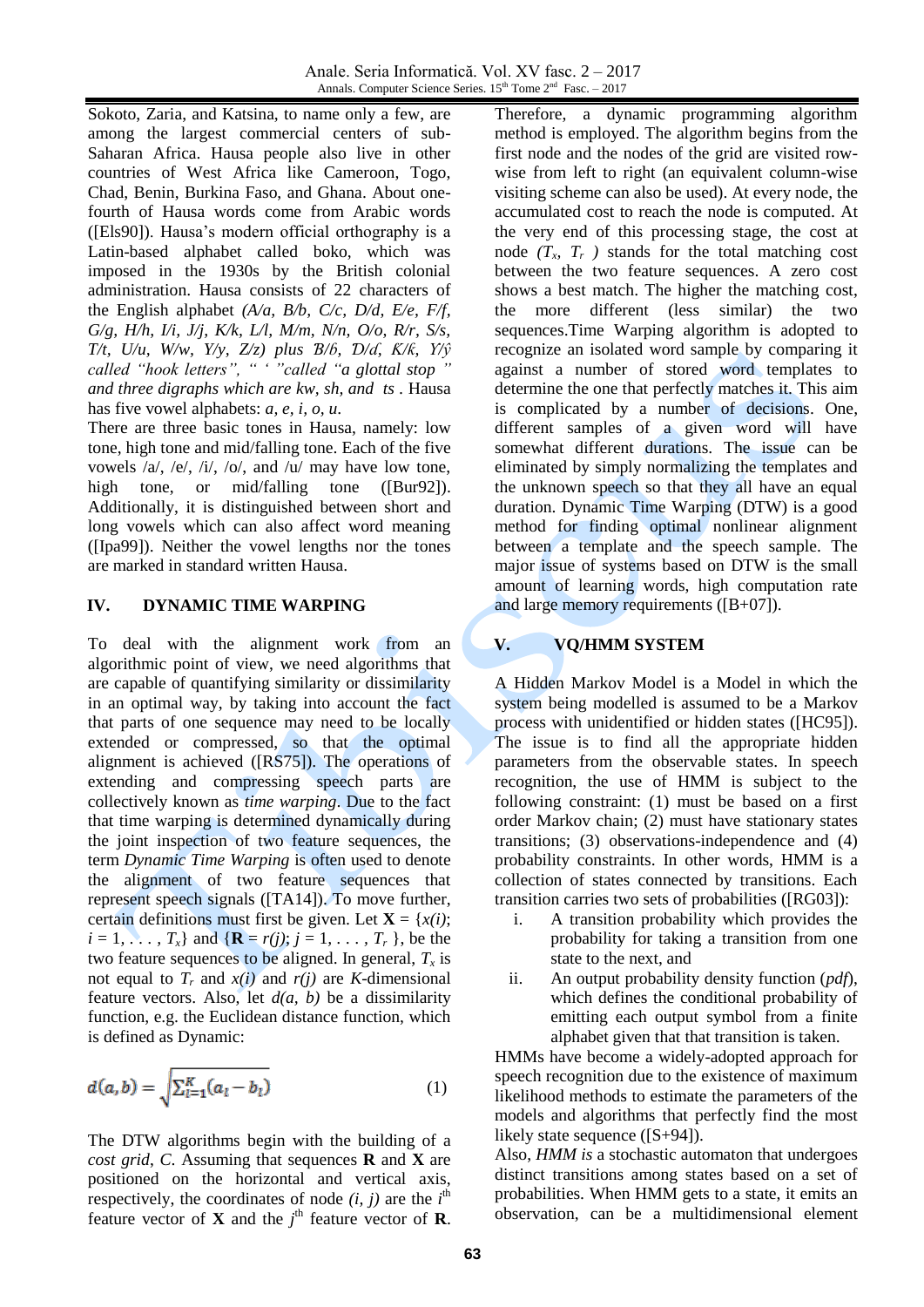(feature vector of discrete or continuous elements. The emission of observations is always governed by probabilistic rules. During the design phase of an HMM it is of necessary importance to decide on the number of states and assign a meaningful stochastic interpretation to every state, so that the nature of the issue is reflected successfully on the structure of the HMM.



**Figure 2: Building Blocks for Teaching Module**  m **Speech Recognition** mi **ichl** 

#### **Definitions**

Let  $S_i$ ,  $i = 1, \ldots, N$  be the set of HMM states and  $b_j$ , j  $= 1, \ldots, M$  the discrete symbols of the alphabet of  $\alpha$ ,  $\beta$ ,  $\beta$ ,  $\beta$  are discrete by most of the uphaset of observations. The following three matrices stand for the HMM: he set of HMM

- i. The vector of *initial state probabilities*, π. Element,  $\pi(i)$ , 1, ..., N is the probability that the HMM starts its operation at the  $i<sup>th</sup>$  state.
- ii. The *state transition matrix*, *A*. define that  $A(i, j) = p(j | i)$ , i.e.  $A(i, j)$  is the probability that the model jumps from state *i* to state *j*. Obviously, *A* is a  $N \times N$  matrix and

$$
\sum_{j=1}^{N} A(i,j) = 1, \forall i
$$
 (2)

iii. The matrix of *emission probabilities*, *B*. We define that  $B(m, i) = p(b_m | i)$ . This means that  $B(m, i)$  is the probability that the  $m<sup>th</sup>$ symbol of the alphabet is emitted from the  $i^{\text{th}}$  state. It follows that *B* is a *M ×N* matrix and that

$$
\sum_{m=1}^{M} B(m, j) = 1, \forall i \tag{3}
$$

Vector Quantization ([HC95]) is always applied to ASR. VQ is useful for speech coders, that is, efficient and perfect data reduction. Since transmission rate in ASR is not a major issue, the utility of VQ now depends on the efficiency of compact codebooks for reference models and codebook searcher in place of more costly evaluation methods. To demonstrate an application of HMMs for speech recognition, the implementation for isolated word digits recognition system on Hidden Markov Models is showed in figure 2. If have a vocabulary of L words to be recognized, and each word is to be modelled by a distinct HMM. The training sets will consist of K utterances of each word. To obtain a word recognizer, the following steps are performed.

### *A. VQ Codebook*

In building a good HMM system, the continuous feature vector space is subdivided by a vector quantized into non overlapping subsets and each subset is represented with a codeword. The set of available code words is called the codebook. The VQ codebook is built by an unsupervised cluster algorithm.

### *B. Re–Estimation of HMM*

For every word of the vocabulary, HMM is constructed, that is, the model parameters is approximated to optimize the likelihood for the training set of observation sequences. There are different criteria that can be adopted for this problem. For this issue the Baum-Welch algorithm ([TA14]) developed by Baum which is one of the most successful optimization methods was used.

### *C. Recognition*

For every unknown word to be recognized by the system, the likelihood models is calculated for all achievable models, and selected the models with the maximum likelihood. The probability calculation was performed using Viterbi algorithm, accurately the logarithm of the highest likelihood ([Moo94]).

## **VI. EXPERIMENTAL SETUP**

### *A. Database preparation*

A corpus was created from all ten (10) Hausa digits (0-9). Five (5) Hausa speakers (three (3) males and two (2) females) were asked to utter all digits 10 times each. At the recording session, every utterance was played back to ascertain that the entire digit was included in the recorded speech signal. Speech recognition performance depends on accurate endpoint detection, for all experiments; each speech file from the database was analyzed by an endpoint detection program in order to locate more accurate endpoints ([MF09]).

### *B. End Point Detection*

All speech recognition system contains a speech or non-speech detection segments. This issue is often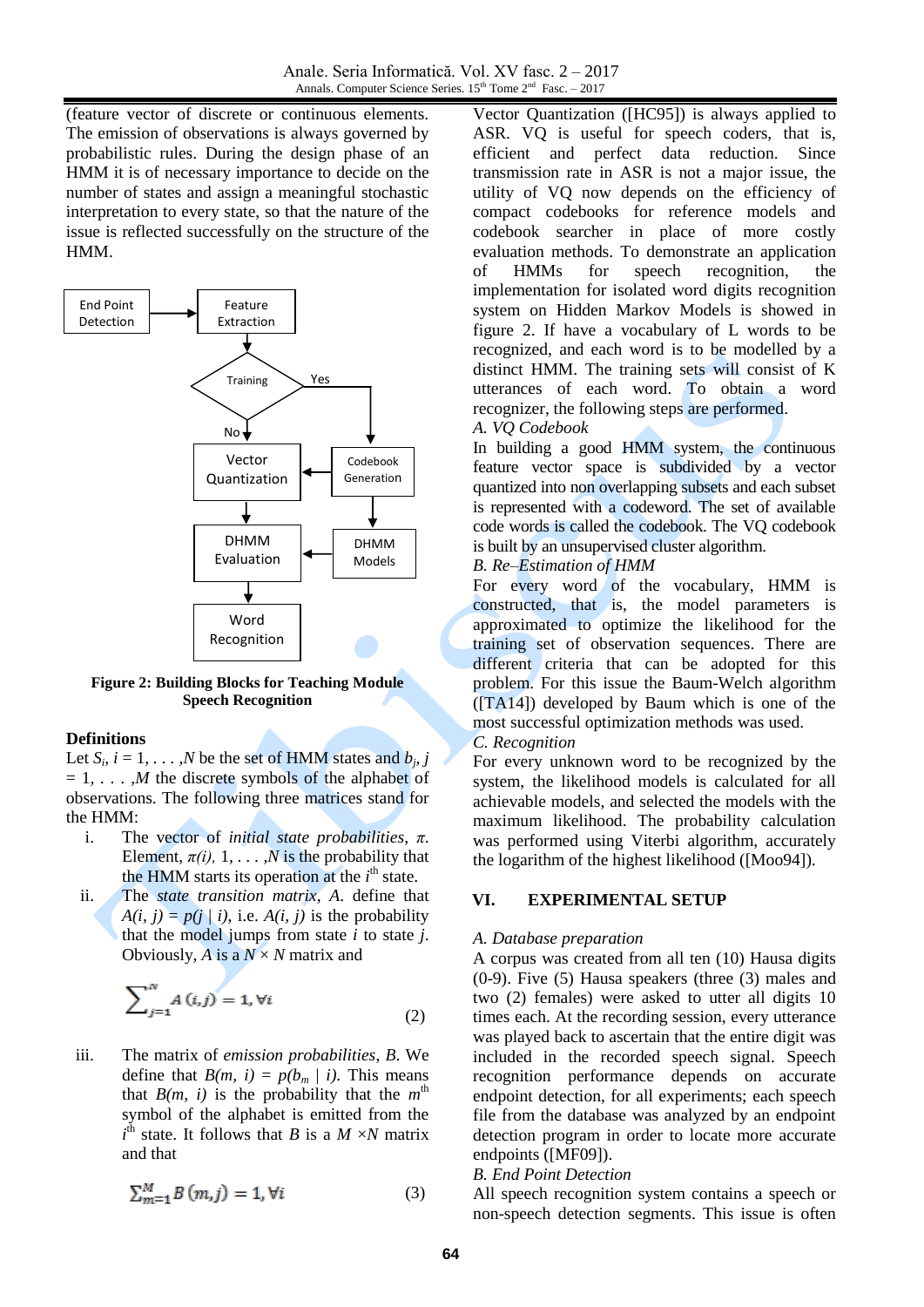referred to as the endpoint location problem. The method adopted in this work uses two methods of the speech signal: the Zero Crossing Rate (ZCR) and the Energy. This algorithm was performed in MATLAB 8.5 ([TA14]), and applied to the corpus. *C. Feature Extraction*

Speech signal, was sample at 10 KHz, is preemphasized by a first-order digital filter in order to spectrally flatten the speech signal.

$$
\hat{\mathbf{S}} = S(n) - \mu S(n-1) \tag{4}
$$

With  $\mu$ =0.96. The signal is segmented into frames by using a 25.6ms Hamming window with 10 ms shifting. For every frame, the MFCCs, their corresponding first and second directives, are computed ([MF09]). Each frame is thus represented by an acoustic vector Xt as follows:

$$
Xt = \{MFCC(m), \Delta MFCC(m), \Delta MFCC(m)\}\tag{5}
$$

The first and second order derivatives of cepstral coefficient were estimated respectively by equations (2) and (3) given as follows:

$$
\Delta MFCC l(m) = \sum_{k=-k}^{k} k(MFCC l - k(m))
$$
\n
$$
\Delta \Delta MFCC l(m) = [\Delta MFCC l + 1(m) - \Delta MFCC l - 1(m)]
$$
\n(6)

Where *k* and *l* frame indexes, *m* the MFCC component



**Figure 3: Block Diagram of the MFFC Processor**

The modelling of the glottal flow is a difficult issue and few studies attempt to accurately decouple the source tract components of the speech signal. Standard feature extraction method MFCC simply ignores the pitch component and roughly compensates the spectral tilt by applying a preemphasis filter prior to spectral analysis ([H+93]). The speech samples (8 kHz sampling rate) are windowed into overlapping 25 ms frames with a frame shift of 10 ms. A 256 point FFT was used to compute the power spectrum that is used in an emulated filter-bank composed of 24 triangular weighting functions on a Mel scale. The natural logarithm is then applied to the 24 filter-bank energies. Mel spectrum coefficients are also real numbers; they can be converted to time domain using the Discrete Cosine Transform (DCT). In this paper, a HMM-based speech recognizer is used for the recognition of isolated digits. Also, HMM for every word have five traversable states. Transitions between states are permitted only in left-to-right direction with no jumping of states.

### **VII. RESULTS**

#### *A. DTW recognition*

To search for efficient signal characteristics, first, add the log Mel cepstrum energy coefficient to each frame. Thereafter, obtain 13 coefficients per frame. To give correct account for the temporal properties, these 13 coefficients are derived twice to obtain respectively the vectors ΔMFCC and ΔΔMFCC. The recognition percentage is then calculated for each case in figure 4.



**extracted features using DTW**

The obtained results in figure 4 present that the extracted features "MFCC + Energy +  $\Delta$  +  $\Delta\Delta$ " per frame offer the best system performances. In this case, the recognition percentage gets to 88%.

### *B. Effects of Vector Quantization Codebook Size (HMM)*

Size of speaker codebook differs from 8 to 128. The results are shown in figure 5. The calculated Word Error Rate (WER) decreases when the codebook size increases. In other words, this can be explained as the codebook size increases, the distortion (quantization) error decreases.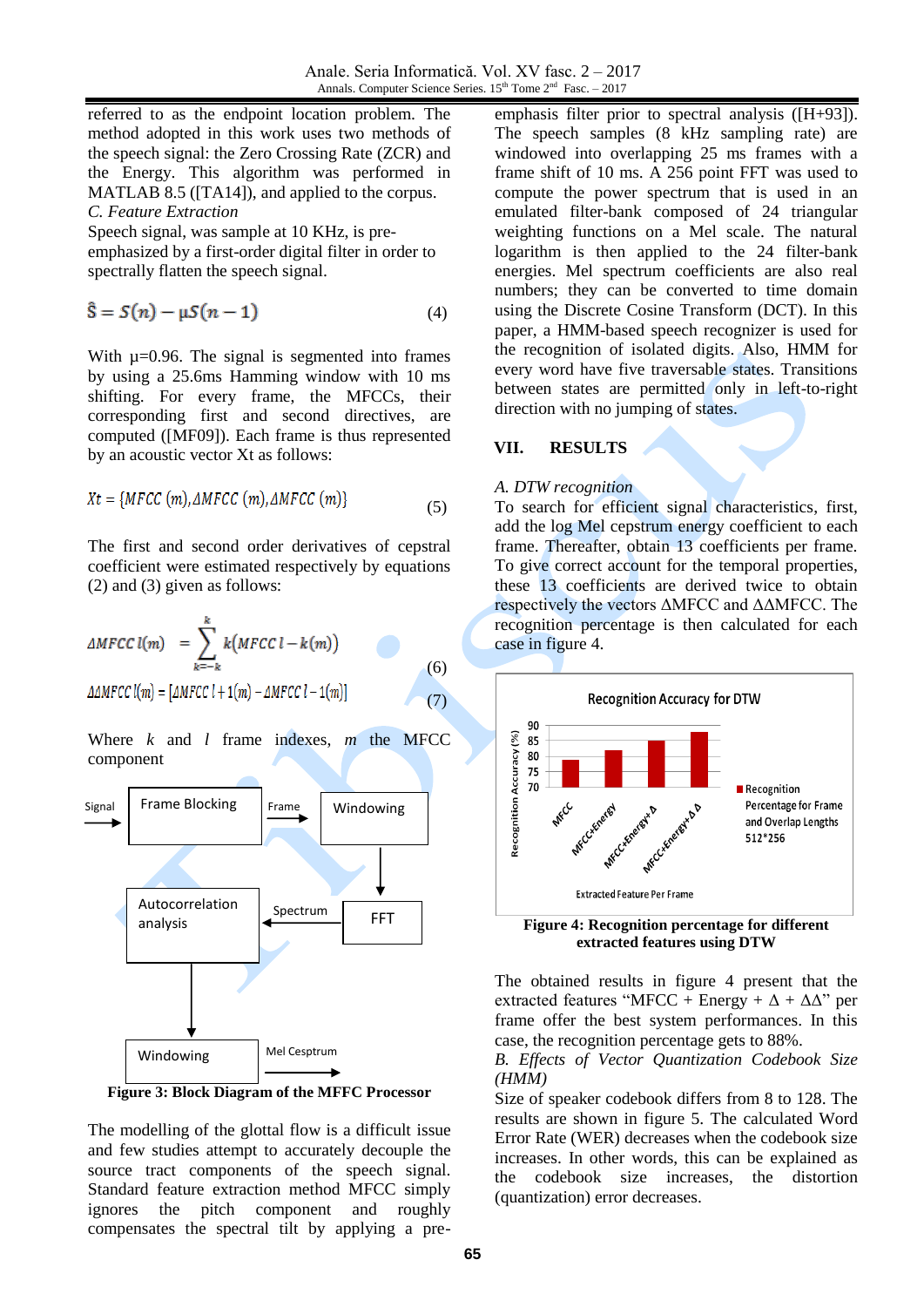The size of the codebook of more than 256 can perform better than the size of the codebook 128, but the average time to recognize one speaker is higher compared to codebook size of 128. This can affect the response time of identification system. Hence, codebook size of 128 was used throughout the experiment.



**Figure 5: Recognition accuracy for varying codebook size**

*C. Effects of additive noise (HMM and DTW)* To study the effect of noise on the two ASR systems

developed; Gaussian noise was added to the original speech signals.



**Figure 6: Effect of additive noise distortion on the recognition performance**

Figure 6 shows the comparison of Hausa digits recognition accuracy after the noise with various signals to noise ratios (SNRs). SNR is the ratio of the power of the correct signal to the noise and it is measured in decibel (dB). The results of the study show that the recognition performances for the two ASR are worse with the noise but the pattern recognition using HMM is better than the pattern using DTW in noisy conditions.

## **VIII. CONCLUSION**

Speech utterance is the effective and the most convenient means of communication between humans. For reasons starting from curiosity in research to build machines that mimic humans to the desire for automation of simples tasks is not a modern phenomenon, but one that went back more than one hundred years in history. ASR has attracted scientists as an important discipline and has created a technological impact on society and is expected to flourish further in this area of human computer interaction. It is hope this paper brings about understanding and inspiration amongst the research communities of ASR. In this study, DTW and HMM based isolated Hausa digits systems recognition was designed and evaluated.

DTW system recognition that adopted the MFCC coefficients as basic characteristics vector leads to recognition accuracy of 79%. This recognition accuracy can as well achieve 88% by using additional characteristics as power information and differential information ( $\Delta$  and  $\Delta\Delta$ ). HMM system recognition with codebook size 128 shows interesting recognition accuracy measurement of about 94%. In a very noisy environment, the recognition performances for the two ASR systems are worse but the pattern recognition using HMM is better than the pattern using DTW. The performance of the two methods DTW and HMM based isolated Hausa digits for automatic systems recognition can be increased with further research by using a larger corpus of Hausa language or using any of the other related African languages.

## **REFERENCES**

- [AFH02] **W. Alkhaldi, W. Fakhr, N. Hamdy** *Multi-Band Based Recognition of Spoken Arabic Numerals Using Wavelet Transform,* The 19th National Radio Science Conference Alexandria, March 19-21. 2002.
- [Bur92] **D. A. Burquest** *An Introduction to the Use of Aspect in Hausa Narrative,* Language in context: Essays for Robert E. Longacre, Shin Ja J. Hwang and William R. Merrifield (eds.), 1992.
- [BN96] **C. Barber, J. Noyes** *Automatic speech recognition in adverse environments. Human Factors,* 38, 142- 156, 1996.
- [B+07] **M. Benzeghiba, R. de Mori, O. Deroo, S. Dupont, T. Erbes, D. Jouvet, L. Fissore, P. Laface, A. Mertins, C. Ris, R. Rose, V. Tyagi, C. Wellekens** - *Automatic speech recognition and speech variability: A review,* Speech Communication 49 763–786, 2007.
- [B+70] **L. E. Baum, T. Petrie, G. R. Soules, N. Weiss** - *A maximization technique*